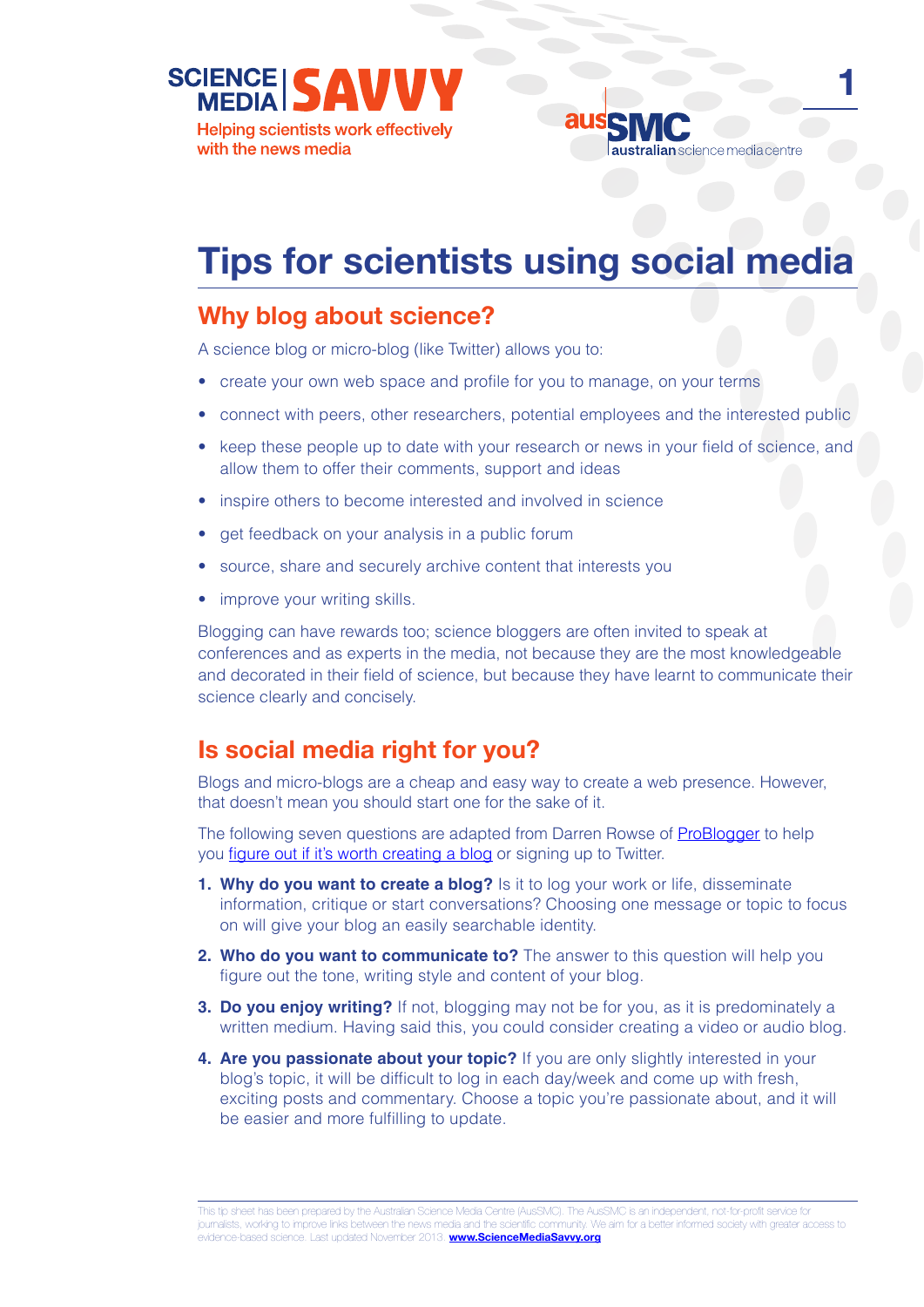



**2**

- **5.** Do you have enough time? Starting a blog doesn't take too long but you need to set aside regular time to do it well. Likewise, updating can be quick but you need to update regularly, as well as moderate and reply to comments in a timely way.
- **6. Are you a social person?** Expect to receive and reply to comments. Some conversations will be critical, so be ready to respond. Your blog is a way to start conversations, so don't ignore criticism.
- **7. Are you honest and transparent?** These two qualities are vital for all social media. People on the web like to dig further into stories. If they find you out then your credibility can be tarnished. Be accountable and disclose conflicts of interest.

## **Top tips for tweeting**

- **Keep it short.** If you are stuck for space, delete redundant words such as 'very' and try to limit your tweet to 120 characters to allow people room to retweet it.
- **Make it easy to read.** Watch spelling and grammar, and correct punctuation. Avoid ALL CAPS as it comes across as shouting. Use quote marks if you're quoting a source.
- **Write as if you are writing a newspaper headline.** You want to grab people's attention. Use strong, colourful, everyday nouns and verbs. People will be more inclined to retweet your tweet if it is superbly written and grabs attention.
- **Rewrite if necessary.** If you're linking to a blog post or an article on a website that is not your own, you don't have to use their headline if you think you can write a better one.
- **Check your tweets before publishing.** Tweets cannot be edited once published, but they can be deleted and rewritten if you notice an error immediately. However, planning before publication and correcting errors in follow-up tweets is better than deleting something which has already been published and seen by your followers.
- **Don't just tweet to promote yourself.** Tweeting about your own work is great, but constantly overselling yourself will turn people off, and you will become invisible to them.
- **Engage in conversation:** Twitter is as much about the conversation you have with others, so don't be afraid to @mention others on relevant topics, and to respond to people who interact with you.
- **Retweet with careful consideration.** You are displaying your editorial judgement to the world, and what you retweet reflects on you.
- Credit others. If you're retweeting someone, credit them for their work—it's common courtesy
	- More twitter jargon [here](http://www.businessinsider.com.au/a-guide-to-twitter-slang-lingo-abbreviations-and-acronyms-2013-9)

This tip sheet has been prepared by the Australian Science Media Centre (AusSMC). The AusSMC is an independent, not-for-profit service for journalists, working to improve links between the news media and the scientific community. We aim for a better informed society with greater access to evidence-based science. Last updated November 2013. **[www.ScienceMediaSavvy.org](http://www.sciencemediasavvy.org)**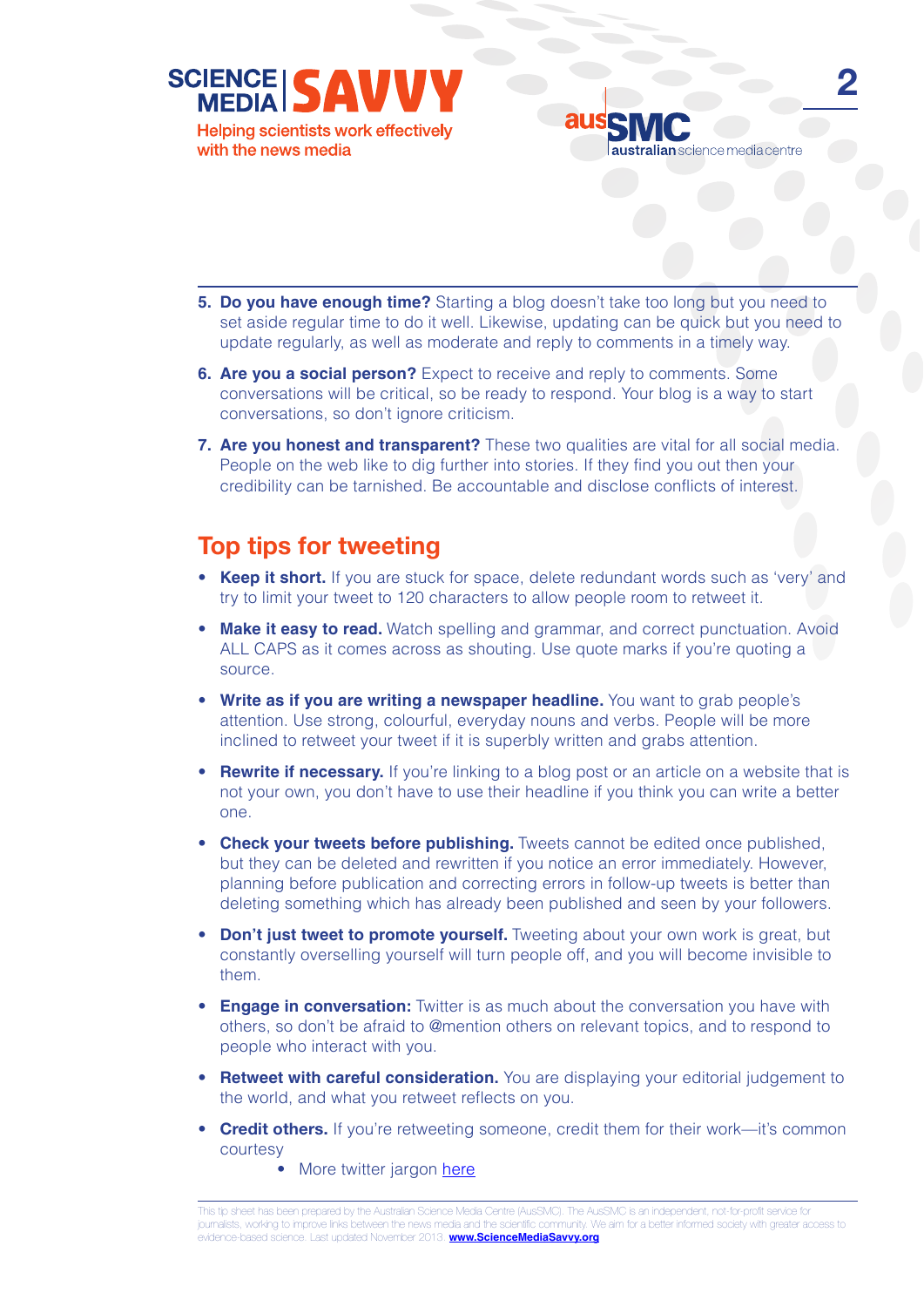

# **Using hashtags**

A hashtag is a word, or string of words, prefixed with the hash symbol '#'; e.g. #HurricaneSandy.

Twitter uses hashtags to categorise tweets. People can use the Twitter search function to see a list of all tweets that include a particular hashtag. The hashtag is like a filter. Hashtags can be used:

- If your tweet is related to an event or a conference; e.g. #iwa2012busan
- If your tweet is related to a disaster or a natural phenomenon; e.g. #HurricaneSandy, #TotalSolarEclipse
- to give context; e.g. #coalseamgas
- as a meme (a common idea, behaviour, or style that spreads from person to person); e.g. #TGIF, #fail, #todo.

For more advice on tweeting, consider registering for Science Media Space, a threeweek online course on social media for scientists that provides tips, practice activities and feedback:

**[sciencemediaspace.com.au](http://www.sciencemediaspace.com.au)**



### **Top tips for writing a blog**

- **Make it personal** write in the first person. The web is a one-to-one medium, so get personal and say 'you' and 'I'. Say 'you' a lot more than you say 'I'. People want to know how what you are saying is relevant to them. Use active rather than passive voice:
	- I found…
	- We have …..
- **Write meaningful, short headlines.** Try to use fewer than eight words and make the first two words 'information-carrying' (i.e., words that give a strong indication of what you are writing about). People scan from the left-hand side of the web page, so they are likely to focus on just the first couple of words of each heading they see.
- **Write less.** People rarely read all the way through a page so keep your posts short and include your key points in the top 20% of your post. Keep paragraphs and sentences short. Stick to one idea per sentence
- **Use lists, images and tables.** Where possible use lists, images and small tables to break up your text.

This tip sheet has been prepared by the Australian Science Media Centre (AusSMC). The AusSMC is an independent, not-for-profit service for journalists, working to improve links between the news media and the scientific community. We aim for a better informed society with greater access to evidence-based science. Last updated November 2013. **[www.ScienceMediaSavvy.org](http://www.sciencemediasavvy.org)**

australian science media centre